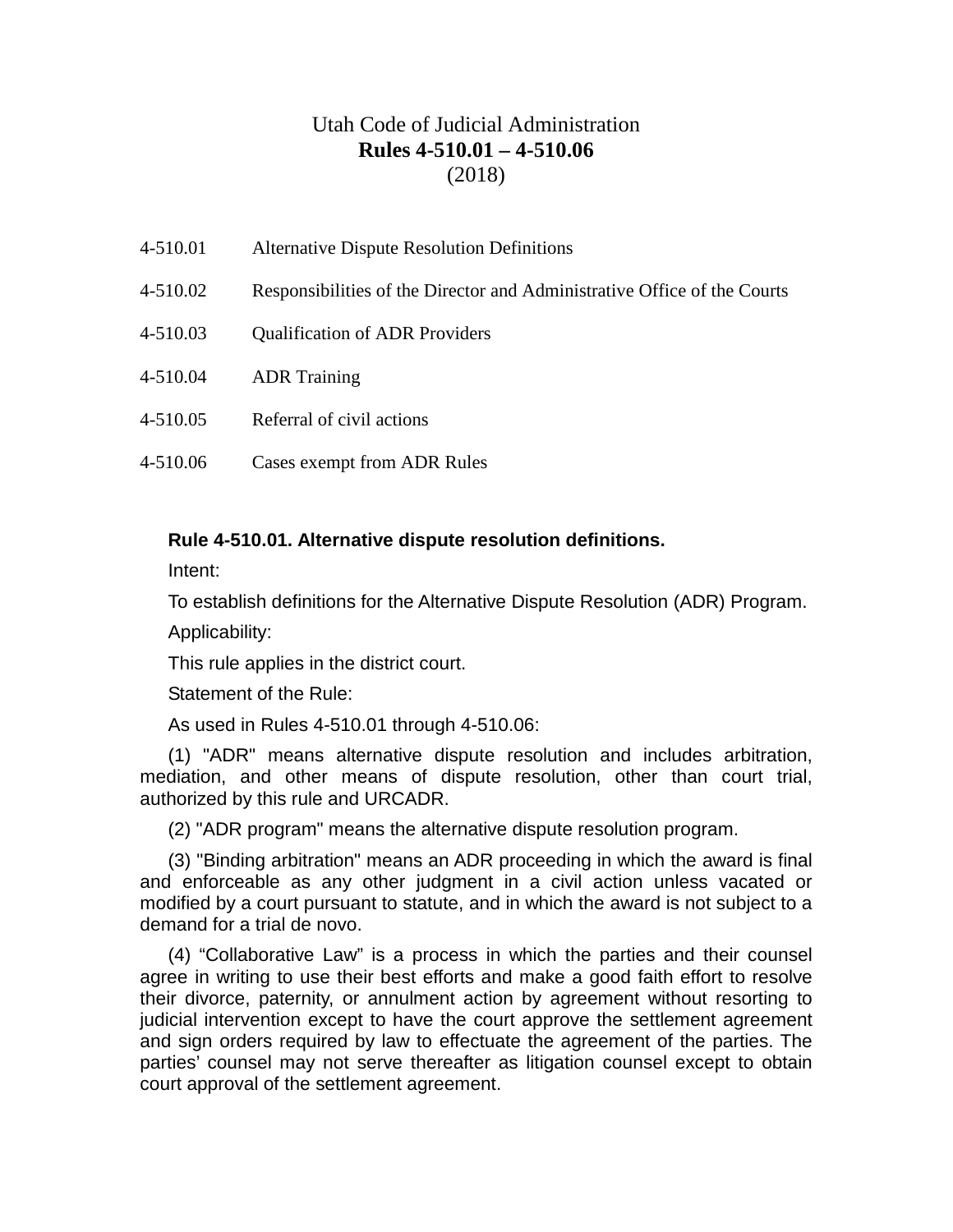(5) "Court Qualified Mediator" means a mediator who is currently on the Utah Court Approved ADR Roster or who for some reason cannot join the roster due to a conflict of interest but meets all of the requirements to be on the Utah Court Approved ADR Roster.

(6) "Director" means the Director of Dispute Resolution Programs.

(7) "Domestic Mentor" means a mediator who has completed 300 hours in conducting mediation in domestic cases and completed a domestic mentor orientation.

(8) "Master Mediator" means a provider who has completed 300 hours in conducting mediation sessions documented as required by the director. A master mediator may also act as a "Primary Trainer."

(9) "Nonbinding arbitration" means an ADR proceeding in which the award is subject to a trial de novo;

(10) "Primary Trainer" means a provider who qualifies as a "Master Mediator" on the court roster or a person with equivalent experience researching and teaching the theory and practice of alternative dispute resolution and may oversee mediation training that fulfills the court's 40-hour mediator training requirement for the roster.

(11) "Roster" means the list of those persons qualified to provide services under the ADR program, and includes the information supplied by such persons pursuant to paragraph (3)(A)(i) of this rule.

(12) "URCADR" or "Utah Rules of Court-Annexed Alternative Dispute Resolution" means the rules adopted by the Utah Supreme Court which govern the ADR program.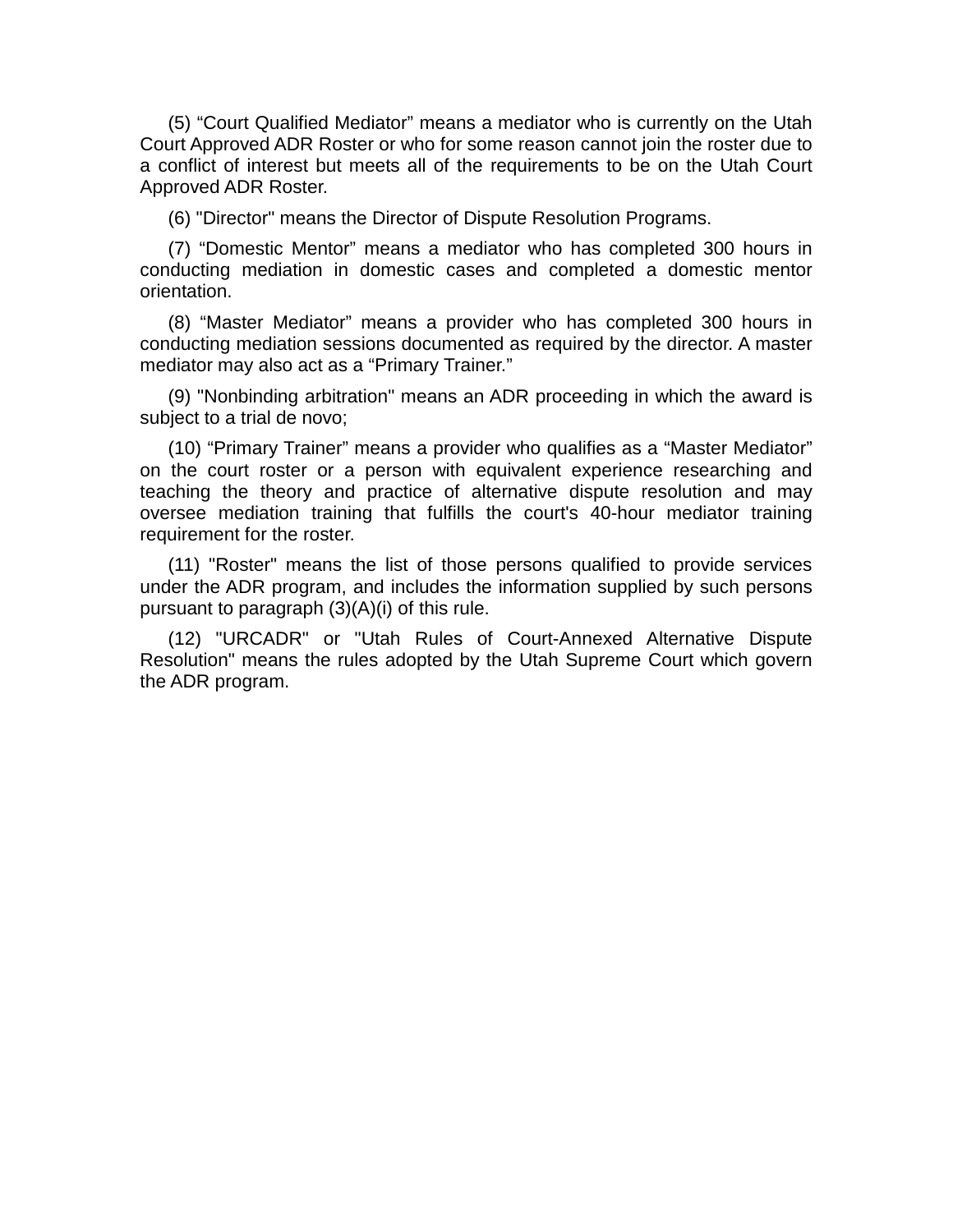### **Rule 4-510.02. Responsibilities of the Director and Administrative Office of the Courts.**

Intent:

To establish the responsibilities of the Director and the Administrative Office of the Courts to implement the ADR Program.

Applicability:

This rule applies to the Director and the AOC.

Statement of the Rule:

(1) The Director shall:

(1)(A) have general responsibility for the administration of the ADR program;

(1)(B) annually prepare and submit the report required by the Utah Code;

(1)(C) establish and maintain the roster on the court's web site;

(1)(D) prepare model forms for use by the courts, counsel and parties under these rules, and provide copies of the forms upon request; and

(1)(E) establish procedures for the review and evaluation of the ADR program and the performance of ADR providers.

(2) The Administrative Office shall establish or qualify programs for the education and training of ADR providers, attorneys, and judges in the applicable judicial districts of this State as to the purposes and operation of, and the rules governing, the ADR program.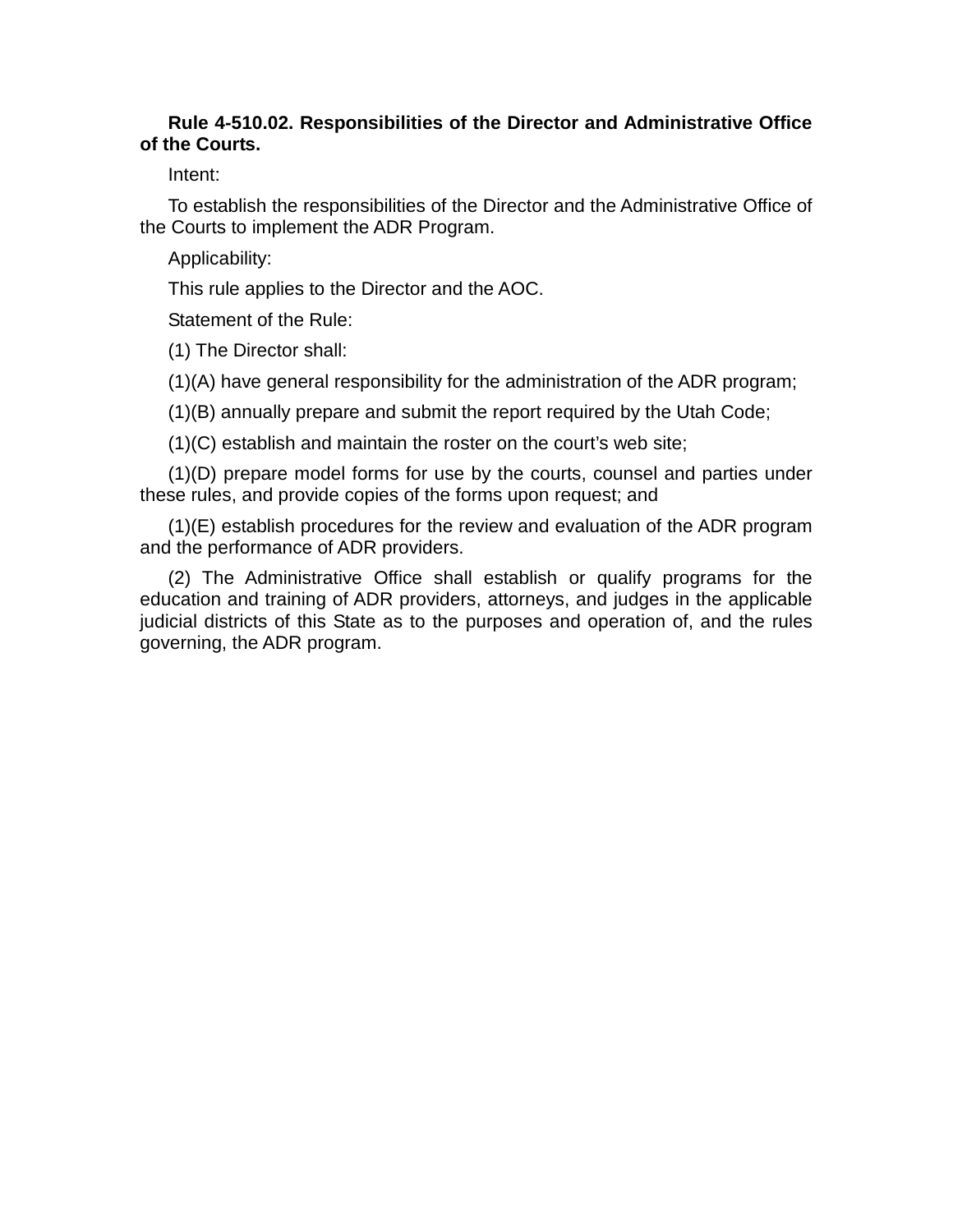#### **Rule 4-510.03. Qualification of ADR providers.**

Intent:

To establish eligibility and qualification requirements for inclusion on the Utah Court Approved ADR Roster including additional requirements for designation as a Divorce Roster Mediator, Master Mediator and Domestic Mentor.

Applicability:

This rule applies in the district court.

Statement of the Rule:

(1)To be eligible for the roster, an applicant must:

(1)(A) submit a written application to the Director setting forth:

 $(1)(A)(i)$  a description of how the applicant meets, or will meet within a reasonable time, the requirements specified in paragraph (2)(A), if applicable;

(1)(A)(ii) the major areas of specialization and experience of the applicant, such as real estate, estates, trusts and probate, family law, personal injury or property damage, securities, taxation, civil rights and discrimination, consumer claims, construction and building contracts, corporate and business organizations, environmental law, labor law, natural resources, business transactions/commercial law, administrative law and financial institutions law;

 $(1)(A)(iii)$  the maximum fees the applicant will charge for service as a provider under the ADR program; and

(1)(A)(iv) the judicial districts in which the applicant is offering to provide services and the location and a description of the facilities in which the applicant intends to conduct the ADR proceedings;

(1)(B) agree to complete and annually complete up to six hours of ADR training as required by the Judicial Council;

(1)(C) submit an annual report to the Director indicating the number of mediations and arbitrations the ADR provider has conducted that year; and

(1)(D) be re-qualified annually.

(2) To be included on the roster as a mediator:

(2)(A) all new applicants to the court roster must also have successfully completed at least 40 hours of court-approved basic formal mediation training in the last three years. This training shall be under a single training course from a single, court-approved training provider. The applicant must also complete 10 hours of experience in observing a court qualified mediator conduct mediation, and 10 hours in either conducting mediations singly or co-mediating with a court qualified mediator, or meet such other education, training and experience requirements as the Council finds will promote the effective administration of the ADR program;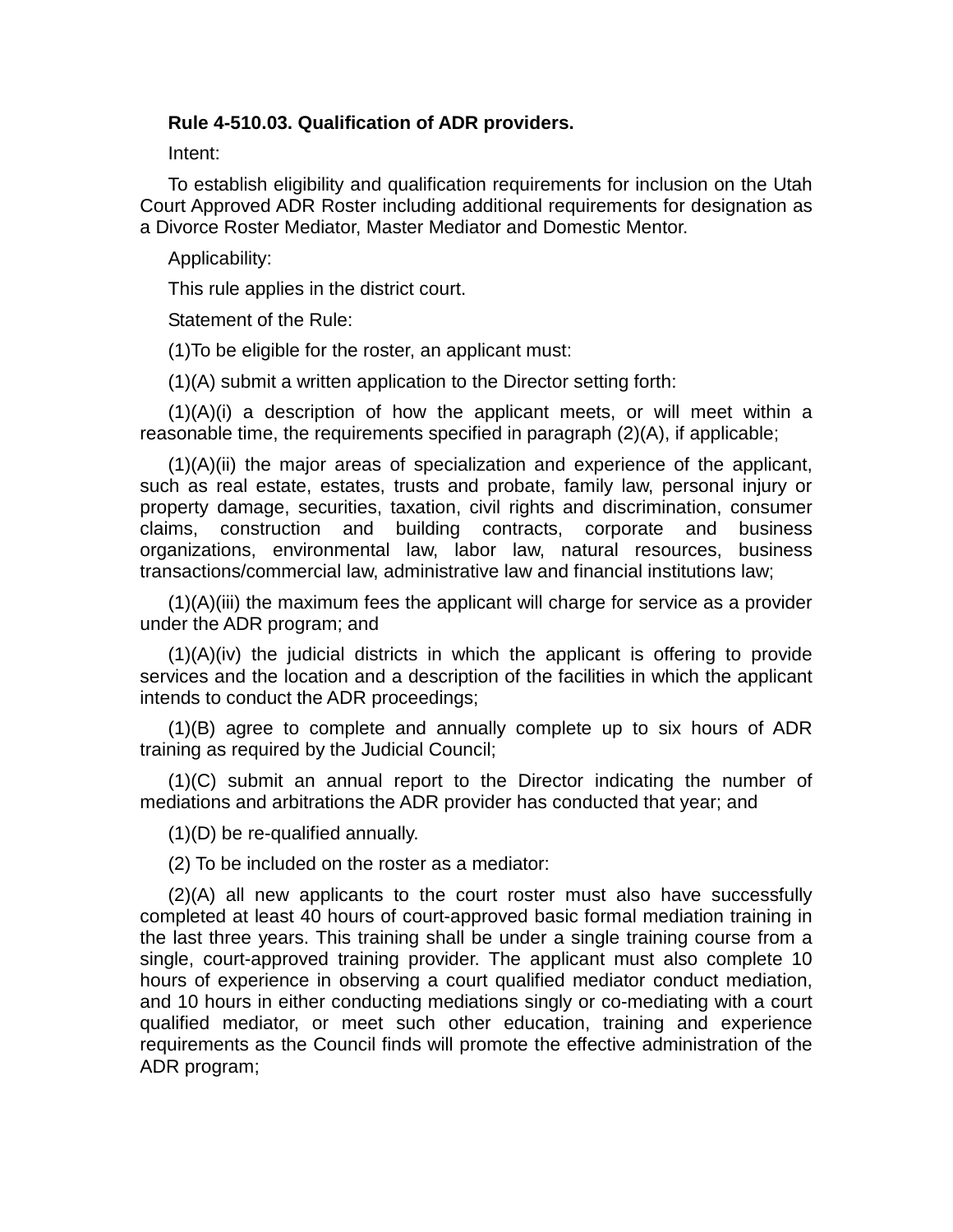(2)(B) successfully pass an examination on the ethical requirements for mediators on the Utah Court Roster;

(2)(C) agree to conduct at least three pro bono mediations each year as referred by the Director; and

(2)(D) be of good moral character in that the provider has not been convicted of a felony, a misdemeanor involving moral turpitude, or any other serious crime, and has not received professional sanctions that, when considered in light of the duties and responsibilities of an ADR provider, are determined by the Director to indicate that the best interests of the public are not served by including the provider on the roster.

(3) To be included on the court roster for qualified divorce mediators:

(3)(A) All new applicants to the roster of divorce mediators must also have an additional 32 hours of court-approved training specific to the skills, Utah laws, and information needed to conduct divorce mediation. This training shall be under a single training course from a single, court-approved provider.

(3)(B) All applicants must have a minimum of 6 hours of training specific to domestic violence and screening for domestic violence which may be included in the court approved 32 hour training referred to above.

(3)(C) New applicants to the court roster of divorce mediators are required to have acquired experience specific to divorce mediation. This is in addition to the 20 hours of experience required for the court roster of basic mediators. The additional experience includes having observed a minimum of two divorce mediations, co-mediating two divorce mediations and having been observed conducting two divorce mediations. Each of these includes debriefing and analysis afterward with a mediator who has Domestic Mentor status. The Domestic Mentor may charge a fee for this service.

(3)(D) The Director will maintain and make available a list of those mediators who have Domestic Mentor status.

(4) To be included on the roster as a Master Mediator, the provider must also have completed 300 hours in conducting mediation sessions.

(5) To be included on the roster as a Domestic Mentor, the provider must also have completed 300 hours in conducting mediation in domestic cases and completed a domestic mentor orientation.

(6) To be included on the roster as an arbitrator, the provider must also:

(6)(A) have been a member in good standing of the Utah State Bar for at least ten years, or meet such other education, training and experience requirements as the Council finds will promote the effective administration of the ADR program;

(6)(B) be of good moral character in that the provider has not been convicted of a felony, a misdemeanor involving moral turpitude, or any other serious crime, and has not received professional sanctions that, when considered with the duties and responsibilities of an ADR provider are determined by the Director to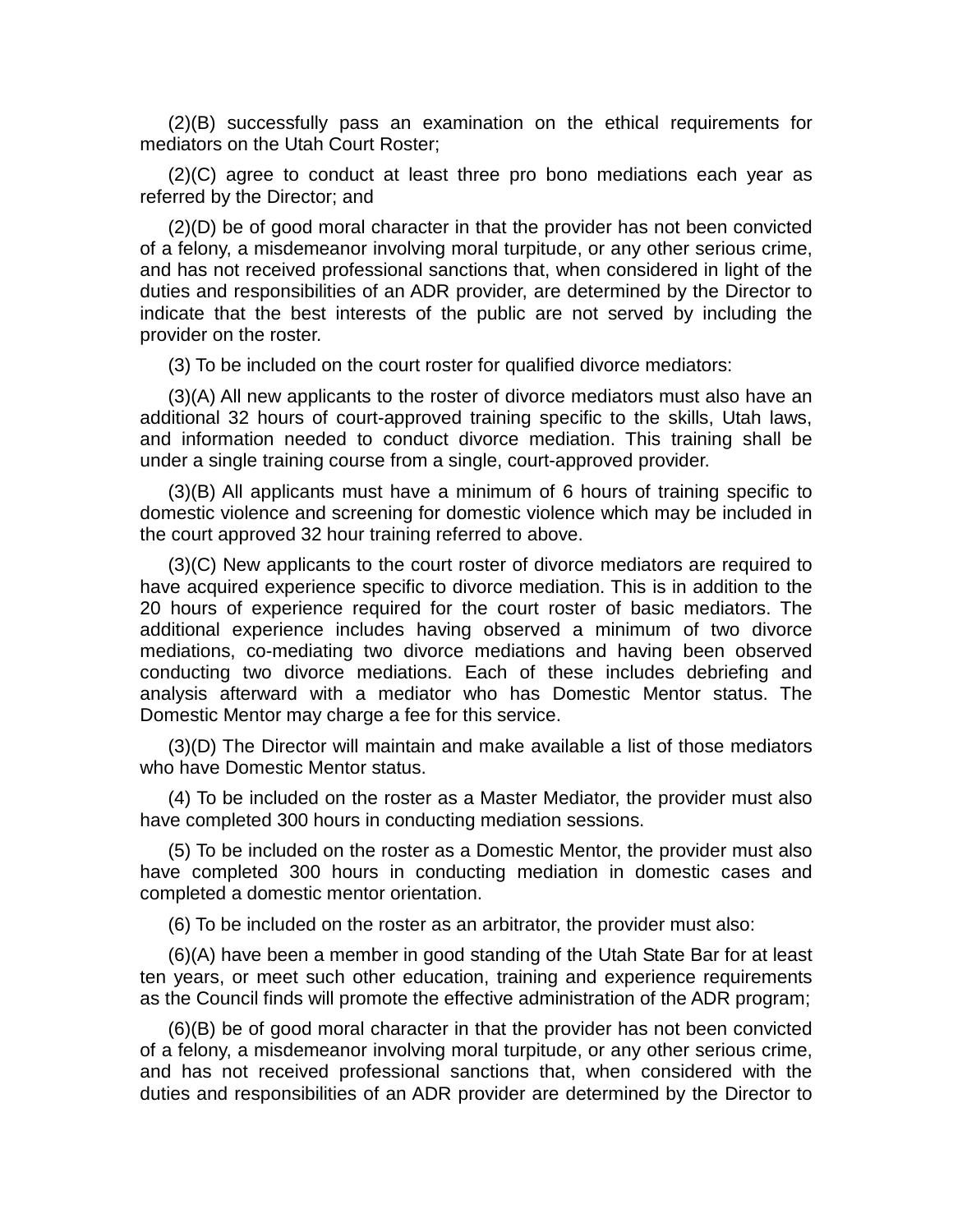indicate that the best interests of the public are not served by including the provider on the roster; and

(6)(C) agree to conduct at least one pro bono arbitration each year as referred by the Director.

(7) To be re-qualified as a mediator, the provider must, unless waived by the Director for good cause, demonstrate that the provider has conducted at least six mediation sessions or conducted 24 hours of mediation during the previous year.

(8) To be re-qualified as an arbitrator, the provider must, unless waived by the Director for good cause, demonstrate that the provider has conducted at least three arbitration sessions or conducted 12 hours of arbitration during the previous year.

(9) A provider may be sanctioned for failure to comply with the code of ethics for ADR providers as adopted by the Supreme Court or for failure to meet the requirements of this rule or state statute. The committee shall inform the public of public sanctions against a provider promptly after imposing the sanction.

(9)A) Public sanctions may include singly or with other sanctions:

a written warning and requirement to attend additional training;

(9)(A)(i) require the mediator to allow the Director or designee to observe a set number of mediation sessions conducted by the mediator;

 $(9)(A)(ii)$  suspension for a period of time from the court roster; and

(9)(A)(iii) removal from the court roster.

(9)(B) Private sanctions may include singly or with other sanctions:

 $(9)(B)(i)$  admonition;

(9)(B)(ii) re-take and successfully pass the ADR ethical exam.

(10) The committee shall approve and publish procedures consistent with this rule to be used in imposing the sanction. The complainant shall file a written and signed complaint with the director. The director shall notify the provider in writing of the complaint and provide an opportunity to respond. The director may interview the complainant, the provider and any parties involved. Upon consideration of all factors, the director may impose a sanction and notify the complainant and the provider. If the provider seeks to challenge the sanction, the provider must notify the director within 10 days of receipt of the notification. The provider may request reconsideration by the director or a hearing by the Judicial Council's ad hoc committee on ADR. The decision of the committee is final.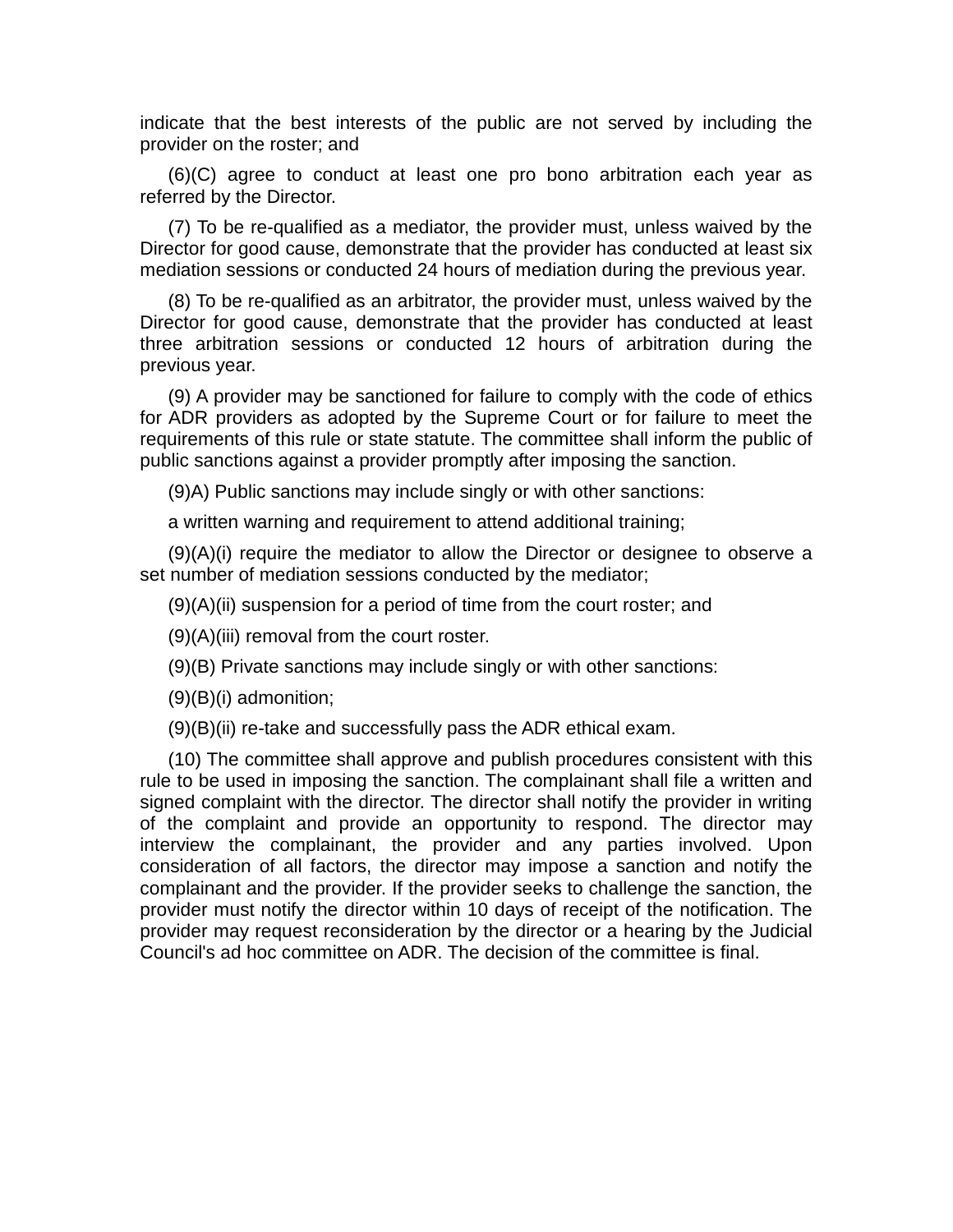#### **Rule 4-510.04. ADR training.**

Intent: To establish course content, methodology and trainer qualifications for Court-approved 40-hour Basic Mediation Training and to establish a process for certification of training programs.

Applicability: This rule applies in the district court.

Statement of the Rule:

(1) Course content requirements. Any trainer or training program seeking to offer a mediator training program that fulfills the Court's 40-hour mediator training requirement must abide by the following:

(2) Submission of training materials. When applying for certification and renewal, training programs shall provide the ADR Office at the AOC with all training materials which will be used in the training program. These materials shall include, but are not limited to, the following: the training manual that is given to the participants including the required readings; all exercises and handouts. Revisions, deletions and/or additions to the previously approved training materials must be reported to the Office prior to conducting any course.

(3) ADR syllabus approval. In addition to submission of training materials, each training program must seek approval of its syllabus from the Office 20 working days in advance of each offering of a certified mediation training program. The syllabus shall be reviewed by the Office for compliance with the training standards. The syllabus must be submitted in a format that easily identifies the presentation topic, the trainer(s) for each topic, the time allotted to each topic, any training activities, and the inclusion of the break times. The Office shall notify the trainer or training program of any deficiencies no later than 10 working days before the program is to be offered. Any deficiencies in the program syllabus shall be corrected prior to the commencement of the training program.

(4) Readings. All training programs must provide the participants with copies of Rules 4-510.01 to 4-510.06 UCJA, Rule 104 (the ethical code),Title 78B, Chapter 6, Part 2, Alternative Dispute Resolution Act, and Title 78B, Chapter 10, Utah Uniform Mediation Act. Time spent reading the required materials may not count towards the required number of hours of training and can be completed by participants at times when the training program is not being conducted. Trainers shall incorporate in this program some method of ensuring that the required readings are completed.

(5) Ethics Training. Training programs shall review with participants Rule 104 Code of Ethics for ADR Providers. In addition, ethics shall be woven throughout the program.

(6) Training Methodology:

 $(4)(A)(ii)(a)$   $(6)(A)$  Pedagogy. The program shall include, but is not limited to, the following: lecture, group discussion, written exercises, mediation simulations and role plays. In addition, outside readings should be provided by the trainer to supplement the training.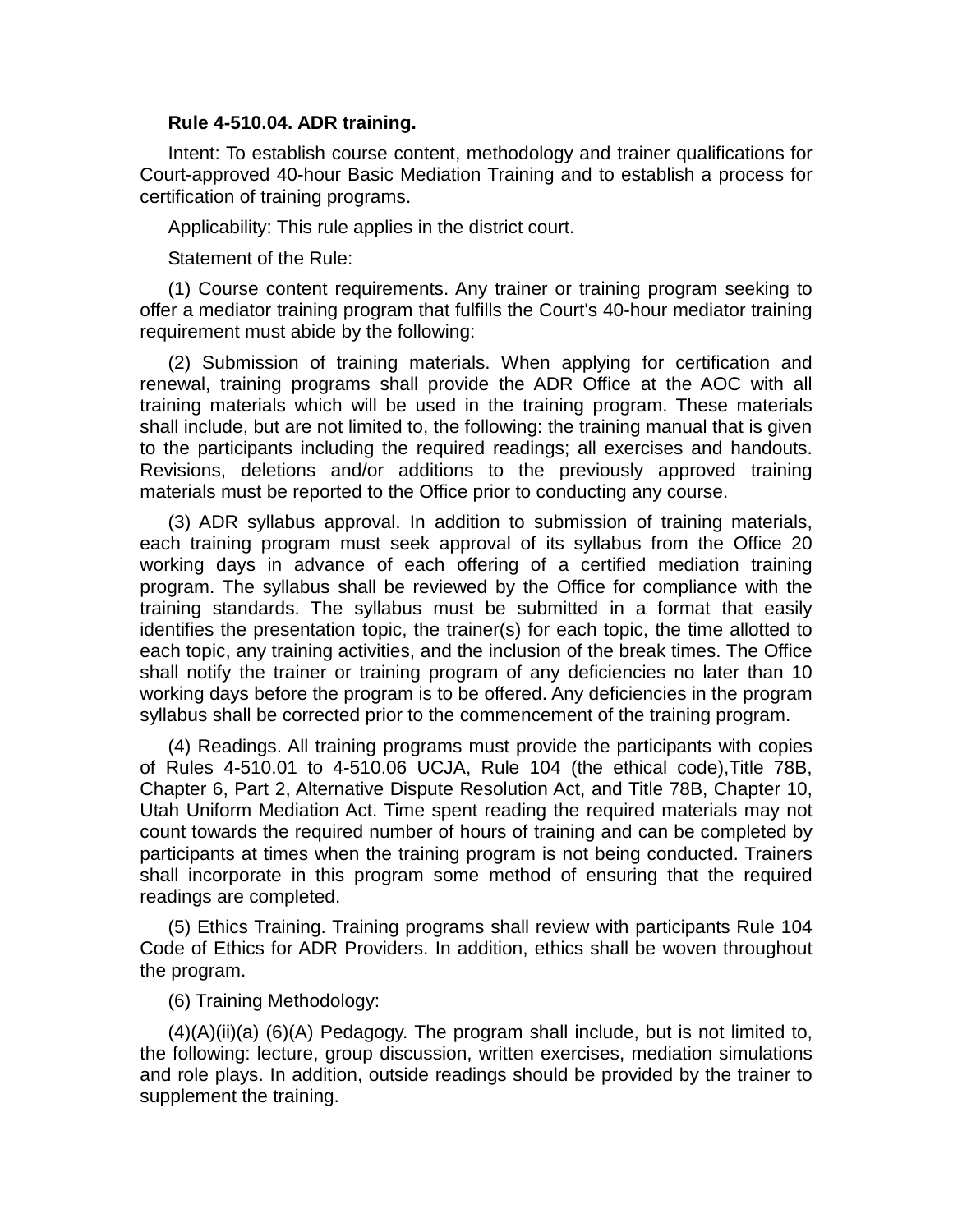(6)(B) Mediation Demonstration. All training programs shall present a role play mediation simulation (either live or by video) prior to the participant's role play experience as the mediator.

(6)(C) A primary trainer must be in attendance during the entire training program. It is preferable that a single primary trainer fulfill this obligation, but it is permissible that this be accomplished by more than one primary trainer.

(6)(D) Participant attendance: Participants must complete their training requirement by attending one entire program. The primary trainer is responsible for ensuring that the approved syllabus is complied with. Under no circumstances may a participant be excused from attending portions of the training; any portion of training missed shall be made up as directed by the primary trainer.

(7) Trainer Qualifications. Training programs shall employ a primary trainer who meets the applicable qualifications of a primary trainer and who have been approved by the Office. In order to be approved as a primary trainer, a trainer must demonstrate the following qualifications:

(7)(A) Successful completion of a minimum of 40 hours of mediation training.

(7)(B) Participation in a minimum of 300 hours of mediation acting as the mediator.

(7)(C) Completion of 6 hours of continuing mediator education in the last year.

(7)(D) Primary trainers are approved for a three (3) year period.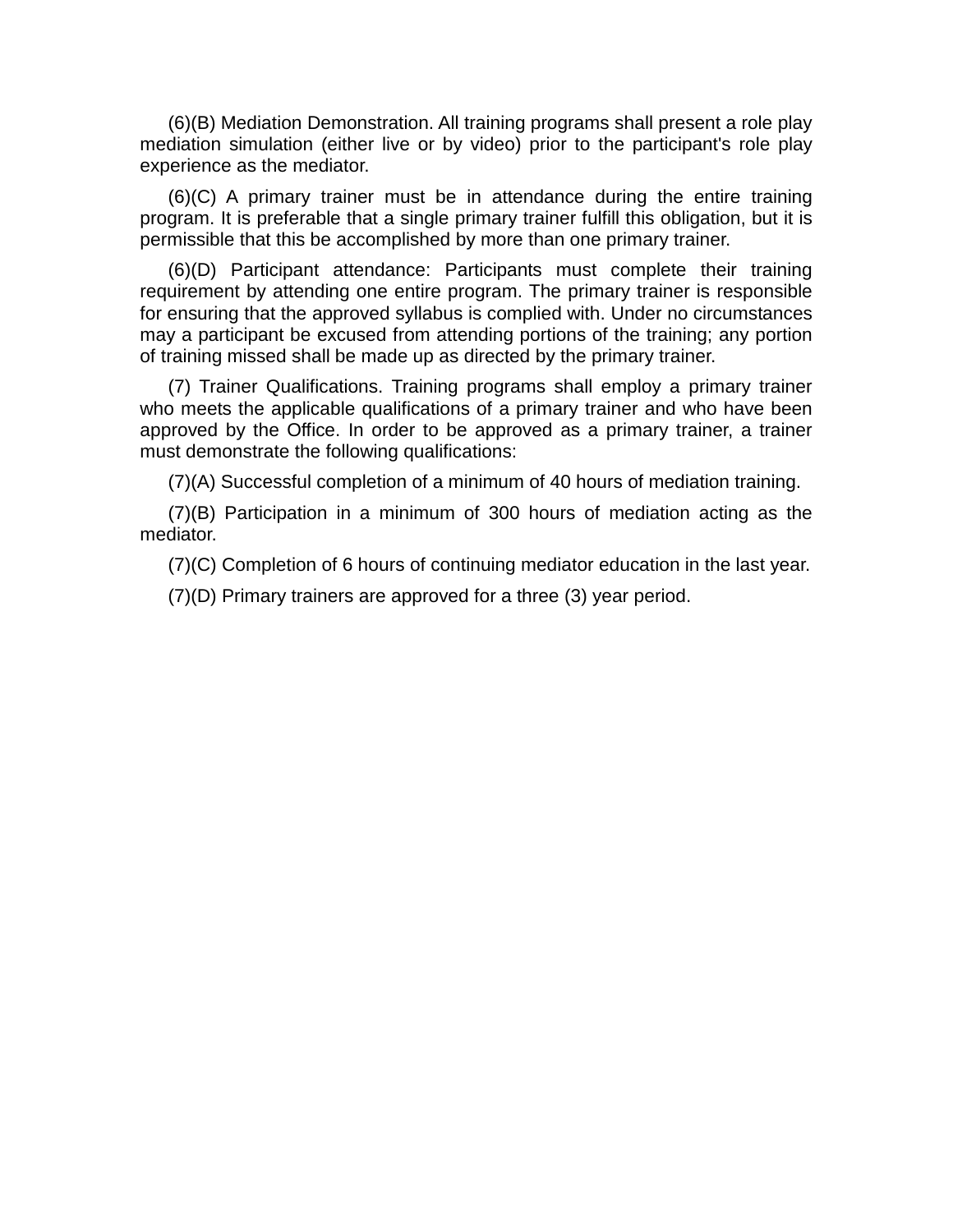#### **Rule 4-510.05. Referral of civil actions.**

Intent:

To establish procedures for the referral of civil actions to the ADR program

Applicability:

This rule applies in the district court.

Statement of the Rule:

(1) General Provisions.

(1)(A) Upon the filing of a responsive pleading, all cases subject to this rule shall be referred to the ADR program, unless the parties have participated in another ADR process, such as arbitration, collaborative law, early neutral evaluation or a settlement conference, or unless excused by the court.

(1)(B) Upon its own motion or the motion of a party, the court may excuse the parties from participating in the ADR program upon a showing of good cause.

(1)(C) Upon its own motion or the motion of a party, the court may refer an action or any issues in the action to the ADR program.

(1)(D) Upon its own motion or the motion of a party, the court may order that an action that has been referred to the ADR program be withdrawn and restored to the trial calendar upon a showing of good cause.

(1)(E) If a party believes that mediation is no longer productive, the party may terminate mediation by notifying the other party and mediator.

(1)(F) The judge to whom an action is assigned shall retain full authority to supervise the action consistent with the Utah Rules of Civil Procedure and these rules.

(2) Non-binding arbitration.

(2)(A) If the parties have timely filed an agreement to submit the case to nonbinding arbitration under URCADR Rule 102, the action is stayed and the timelines of the Rules of Civil Procedure are tolled, except that discovery may continue under URCADR Rule 102(e). All subsequent proceedings shall be conducted in accordance with URCADR Rule 102 and a timetable established by the court to ensure the arbitration is completed without undue delay. The timelines of the Rules of Civil Procedure resume when the court is notified of the conclusion of ADR proceedings.

(2)(B) If a party unilaterally terminates non-binding arbitration after the hearing has begun, that party is responsible for the ADR provider fees and the reasonable attorney fees of the non-terminating party, unless the terminating party shows good cause for the termination.

(3) Notice requirements.

(3)(A) Upon conclusion of an ADR process, the plaintiff shall notify the court of the outcome of the ADR process on a form provided by the court.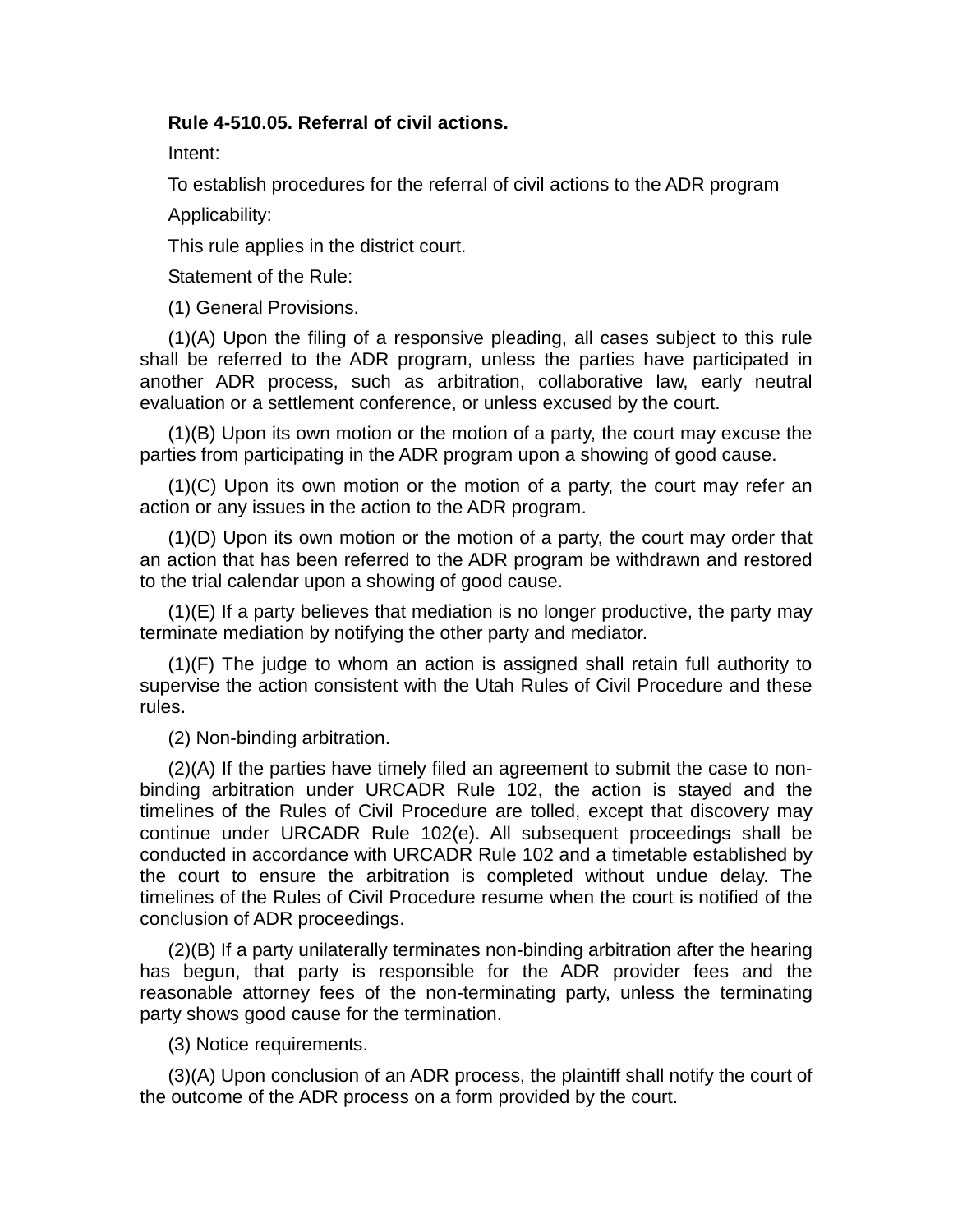(3)(B) When the case is ready for trial the parties shall certify in accordance with URCP 16.

(4) Selection of ADR provider(s).

(4)(A) Upon referral of a case or any issues therein to the ADR program, the parties shall choose the ADR provider(s) for the case. If mediation is the selected ADR process, one mediator shall be selected. If arbitration is the selected ADR process, one arbitrator shall be selected, unless the parties stipulate to or the court orders the use of a panel of three arbitrators. (4)(B) The parties may select:

(4)(B)(i) An ADR provider from the roster on the Court's web site; or

(4)(B)(ii) An ADR provider pro tempore having specialized skill, training, or experience in relevant subject matter. Pro tempore providers must agree in writing to comply with this rule and the URCADR.

(4)(C) If the parties are unable to select a provider the parties shall return a copy of the court roster to the Director with the names of up to half of the members of the roster stricken. If there are more than two parties, each party shall be permitted to strike a proportion of names equal to or less than its proportion of the number of the parties. The Director shall select the provider(s) from among those providers not stricken by any party. The Director shall mail notice of the selection to all parties and the selected ADR provider.

(4)(D) If a party, within 10 days of mailing of the notice of selection, files a written request that the selected provider be disqualified under Canon II of URCADR Rule 104, or if the ADR provider requests to withdraw for good reason from participation in a particular case to which that provider was appointed, the Director shall select another available qualified ADR provider to participate in that case, giving deference to the expressed preferences of the parties, if any, as provided in these rules.

(4)(E) The parties shall contact the ADR provider directly for services.

(5) The fees of the ADR provider shall be paid in advance and divided equally between or among the parties unless otherwise provided by the court or agreed by the parties. Any party may petition the court for a waiver of all or part of the fees so allocated on a showing of impecuniosity or other compelling reason. If such waiver is granted, the party shall contact the Director who will appoint a pro bono ADR provider.

(6) An ADR provider acting as a mediator or arbitrator in cases under the ADR program shall be immune from liability to the same extent as judges of this state, except for such sanctions the judge having jurisdiction of the case may impose for a violation of URCADR Rule 104 which raises a substantial question as to the impartiality of the ADR provider and the conduct of the ADR proceeding involved.

(7) No ADR provider may be required to testify as to any aspect of an ADR proceeding except as to any claim of violation of URCADR Rule 104 which raises a substantial question as to the impartiality of the ADR provider and the conduct of the ADR proceeding involved.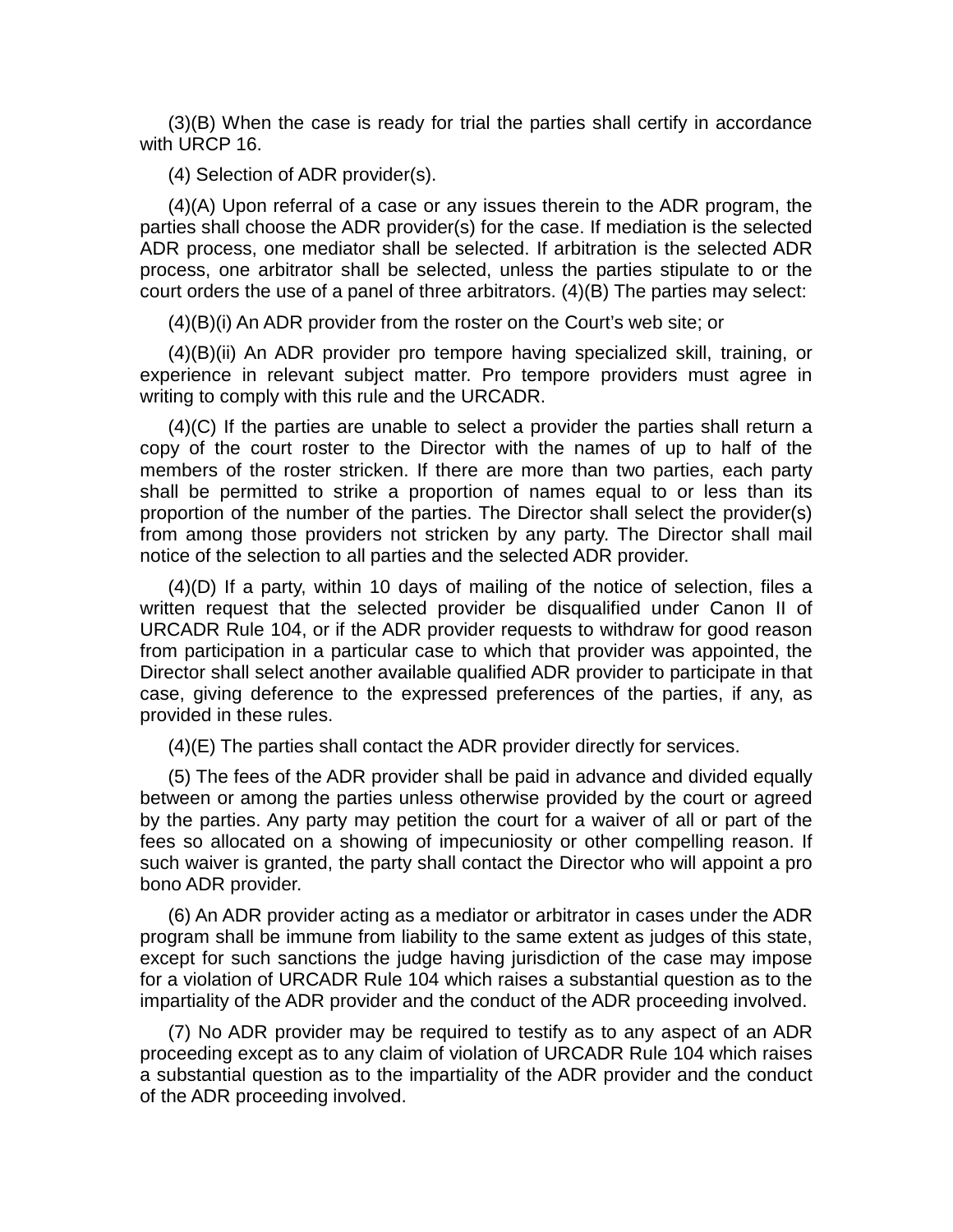(8) All ADR providers providing services pursuant to the ADR program shall be subject to this rule and the URCADR.

(9) Location of ADR Proceedings. Unless otherwise agreed upon by all the parties, all ADR proceedings shall be held at the office of the ADR provider or such other place designated by the ADR provider.